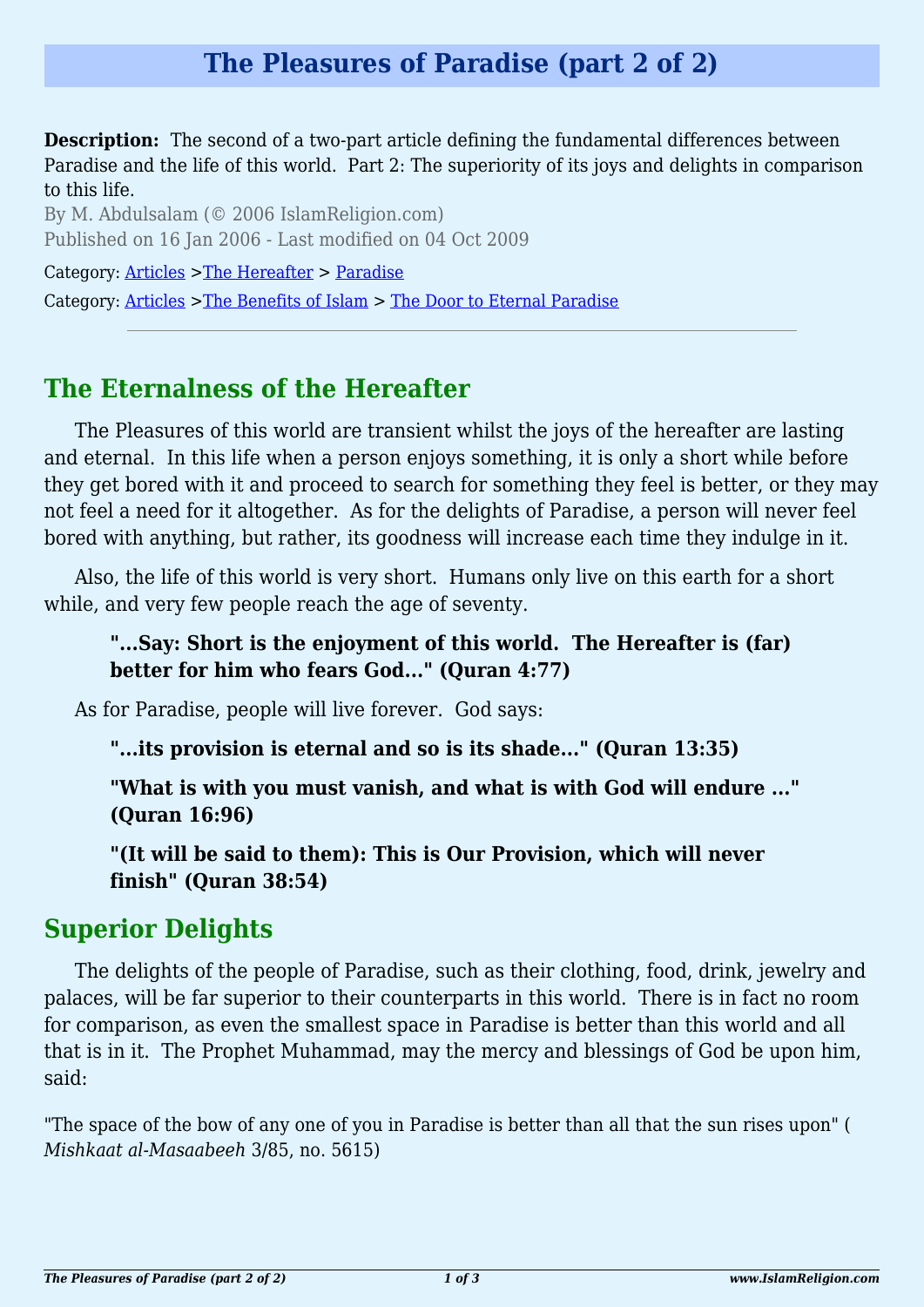## **Free from all Impurities**

Paradise is free from all the impurities of this world. Eating and drinking in this life results in the need for excretion and its associated unpleasant odors. If a person drinks wine in this world, he loses his mind. Women in this world menstruate and give birth, which are sources of pain and hurt. Paradise is free from all of these discomforts: its people will not urinate, defecate, spit or suffer from catarrh. The wine of Paradise, as described by its Creator, is:

#### **"Crystal-white, delicious to those who drink (thereof), free from intoxication, nor will they suffer intoxication therefrom" (Quran 37:46-47)**

The water of Paradise does not become brackish, and its milk never changes in flavor:

#### **"...rivers of water incorruptible; rivers of milk of which the taste never changes..." (Quran 47:15)**

The women of Paradise are pure and free from menstruation, postnatal bleeding and all the other impurities suffered by women in this world, and all are free from stool and feces. God says:

### **"...and they shall have therein purified mates..." (Quran 2:25)**

The prophet answered a person when they asked how the people of Paradise will relieve themselves:

"They relieve themselves by perspiring through their skins, and its fragrance will be that of musk, and all stomachs will have become lean." (*ibn Hibbaan*)

What we have mentioned has been a mere comparison in order to understand the nature of Paradise, but as God said, its delights are truly hidden:

### **"No person knows what is kept hidden for them of joy, as a reward for what they used to do." (Quran 32:17)**

# **Paradise: There is Nothing Like It**

The delights of Paradise surpass the imagination and defy description. They are like nothing known to the people of this world; no matter how advanced we may become, what we achieve is as nothing in comparison with the joys of the Hereafter. As is mentioned in several reports, there is nothing like Paradise:

"It is sparkling light, aromatic plants, a lofty palace, a flowing river, ripe fruit, a beautiful wife and abundant clothing, in an eternal abode of radiant joy, in beautiful soundly-constructed high houses". (*Ibn Maajah, Ibn Hibbaan*)

The Sahabah asked the Prophet about the buildings of Paradise and he replied with a wonderful description:

"Bricks of gold and silver, and mortar of fragrant musk, pebbles of pearl and sapphire, and soil of saffron. Whoever enters it is filled with joy and will never